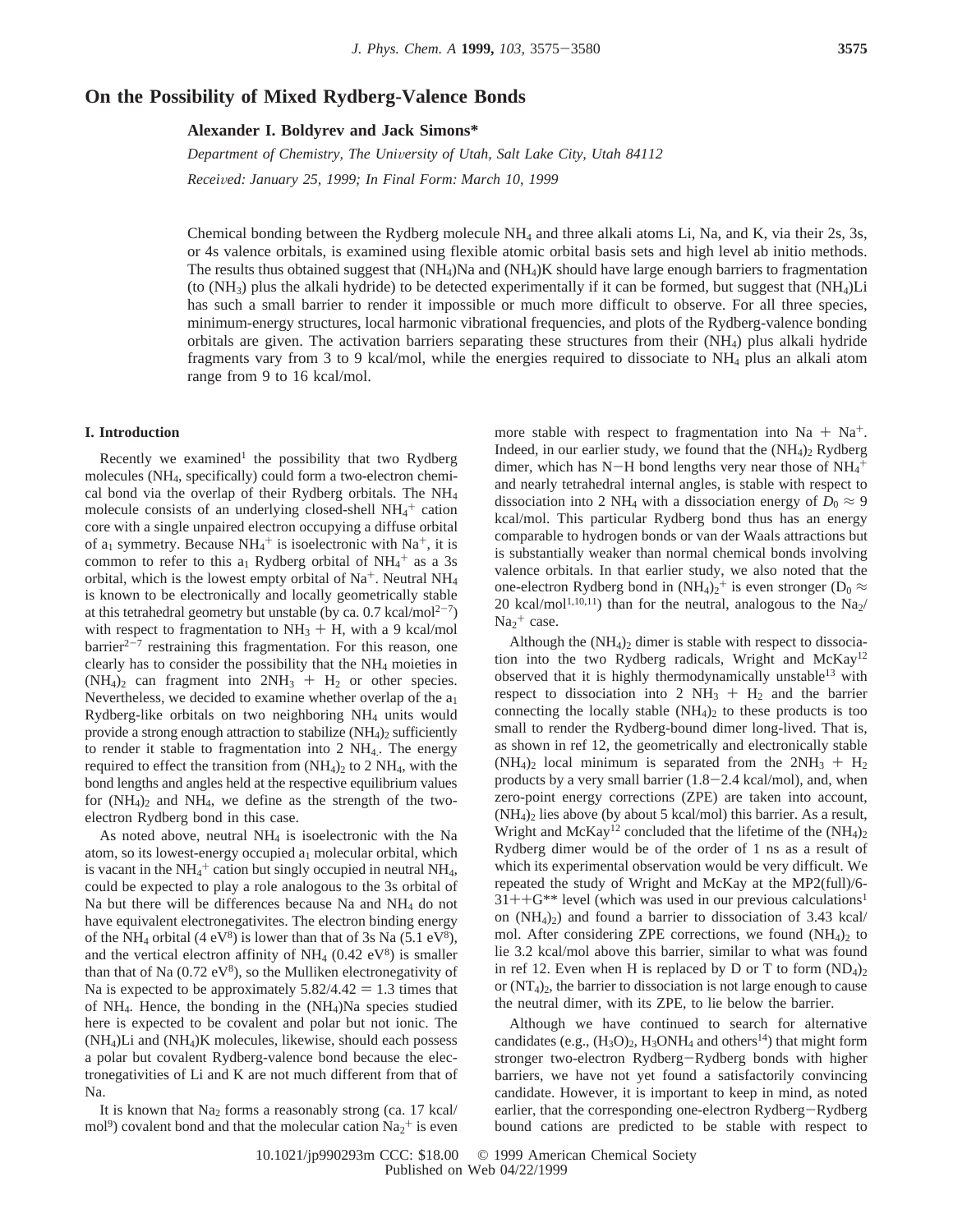**TABLE 1: Calculated Molecular Properties of the Minimum-Energy LiNH<sub>4</sub> Structure** 

| LiNH <sub>4</sub> $(C_{3\nu}$ , <sup>1</sup> A <sub>1</sub> $)^a$ | LiNH <sub>4</sub> $(C_s, {}^1A')$          | LiNH <sub>4</sub> $(C_s, {}^1A')^b$               |
|-------------------------------------------------------------------|--------------------------------------------|---------------------------------------------------|
| $1a_1^22a_1^21e^43a_1^2$                                          | $1a'^21a''^22a'^23a'^24a'^2$               | $1a'^21a''^22a'^23a'^24a'^2$                      |
| $SCF/6-311++G**$                                                  | $MP2$ (full)/6-311++G**                    | $CCSD(T)/6-311++G**$                              |
| $E_{SCF}$ = -64.138779 au                                         | $E_{MP2} = -64.399687$ au                  | $E_{CCSD(T)} = -64.397560$ au                     |
| $\angle R_e(N-H_2) = 1.044 \text{ Å}$                             | $R_e(N-H_2) = 1.088 \text{ Å}$             | $R_e(N-H_2) = 1.070 \text{ Å}$                    |
| $\angle R_e(N-H_{3.45}) = 1.012 \text{ Å}$                        | $R_e(N-H_3) = 1.030 \text{ Å}$             | $R_e(N-H_3) = 1.035 \text{ Å}$                    |
| $\angle R_e$ (Li-H <sub>2</sub> ) = 2.589 Å                       | $R_e(N-H_{4,5}) = 1.030 \text{ Å}$         | $R_e(N-H_{4.5}) = 1.034$ Å                        |
| $\angle H_2NH_{3,4.5} = 108.3^\circ$                              | $R_e(Li-H_2) = 2.346 \text{ Å}$            | $R_e(Li-H_2) = 2.470 \text{ Å}$                   |
| $\angle H_3NH_{4.5} = 110.6^\circ$                                | $\angle H_2NH_3 = 107.1^\circ$             | $\angle H_2NH_3 = 105.0^\circ$                    |
| $\angle$ LiNH <sub>2</sub> = 180.0°                               | $\angle H_2NH_4$ s = 109.4°                | $\angle H_2NH_4$ <sub>5</sub> = 107.2°            |
|                                                                   | $\angle H_3NH_{4.5} = 110.0^\circ$         | $\angle H_3NH_{4.5} = 110.0^\circ$                |
|                                                                   | $\angle H_4NH_5 = 110.8^\circ$             | $\angle H_4NH_5 = 111.3^\circ$                    |
|                                                                   | $\angle$ LiNH <sub>2</sub> = 165.4°        | $\angle$ LiNH <sub>2</sub> = 141.4°               |
| $\omega_1(a_1) = 3524$ cm <sup>-1</sup>                           | $\omega_1(a') = 3426$ cm <sup>-1</sup>     | $\omega_1(a') = 3332$ (2459) cm <sup>-1</sup>     |
| $\omega_2(a_1) = 2926$ cm <sup>-1</sup>                           | $\omega_2$ (a') = 3251 cm <sup>-1</sup>    | $\omega_2$ (a') = 3199 (2286) cm <sup>-1</sup>    |
| $\omega_3({}_{\rm al}) = 1484 \text{ cm}^{-1}$                    | $\omega_3(a') = 2196$ cm <sup>-1</sup>     | $\omega_3(a') = 2573$ (1889) cm <sup>-1</sup>     |
| $\omega_4(a_1) = 230 \text{ cm}^{-1}$                             | $\omega_4(a') = 1605$ cm <sup>-1</sup>     | $\omega_4(a') = 1604 (1138) \text{ cm}^{-1}$      |
| $\omega_5(e) = 3661$ cm <sup>-1</sup>                             | $\omega_5(a') = 1358$ cm <sup>-1</sup>     | $\omega_5(a') = 1377(1031)$ cm <sup>-1</sup>      |
| $\omega_6(e) = 1797$ cm <sup>-1</sup>                             | $\omega_6(a') = 1304$ cm <sup>-1</sup>     | $\omega_6(a') = 1318(982)$ cm <sup>-1</sup>       |
| $\omega_7(e) = 1543$ cm <sup>-1</sup>                             | $\omega_7(a') = 262$ cm <sup>-1</sup>      | $\omega_7(a') = 248 (236) \text{ cm}^{-1}$        |
| $\omega_8(e) = 115$ cm <sup>-1</sup>                              | $\omega_8(a') = 110 \text{ cm}^{-1}$       | $\omega_8(a') = 67 (50) \text{ cm}^{-1}$          |
|                                                                   | $\omega_9(a'') = 3428$ cm <sup>-1</sup>    | $\omega_9(a'') = 3369 (2428) \text{ cm}^{-1}$     |
|                                                                   | $\omega_{10}(a'') = 1608$ cm <sup>-1</sup> | $\omega_{10}(a'') = 1614 (1146) \text{ cm}^{-1}$  |
|                                                                   | $\omega_{11}(a'') = 1338$ cm <sup>-1</sup> | $\omega_{11}(a'') = 1380$ (1028) cm <sup>-1</sup> |
|                                                                   | $\omega_{12}(a'') = 85$ cm <sup>-1</sup>   | $\omega_{12}(a'') = 94(67) \text{ cm}^{-1}$       |
| $ZPE = 32.02$ kcal/mol                                            | $ZPE = 28.55$ kcal/mol                     | $ZPE = 28.84 (21.16)$ kcal/mol                    |
|                                                                   |                                            |                                                   |

*a* Li is coordinated to the vertex of the NH<sub>4</sub> group in the most stable structure of LiNH<sub>4</sub> at the SCF/6-311++G<sup>\*\*</sup> level of theory. The structure with Li coordinated to the face of the NH<sub>4</sub> group is a local minimum too, but it is somewhat higher in energy. However, both of those structures are second-order saddle points at the MP2(full)/6-311+G<sup>\*\*</sup> level of theory. The structure with Li coordinated to the edge of the NH<sub>4</sub> group is a second-order saddle point at the SCF/6-311+G\* level of theory, and it is a first-order saddle point at the MP2(FULL)/6-311++G\*\* level of theory. *b* Data in parentheses are for the LiND<sub>4</sub> isotopomer.



Figure 1. Minimum-energy structures of  $(NH<sub>4</sub>)<sub>2</sub>$ ,  $(NH<sub>4</sub>)Li$ ,  $(NH<sub>4</sub>)Na$ at the  $CCSD(T)/6-311++G^{**}$  level, and of  $(NH_4)K$  at the MP2(FULL)/<br>Gen-level Gen level.

dissociation and thus likely represent better candidates for experimental observation. Certainly, the ultimate solution to finding better candidates in the neutral-molecule case would be to find a system with a strong Rydberg bond whose various fragmentation products do not involve extremely strong bonds. In this manner, one might be able to find a thermodynamically stable Rydberg-bound molecule. Unfortunately, thus far we have not been able to find such a species.

In the present work, we explore the possibility that *mixed Rydberg-*V*alence bonding* interactions might produce species of sufficient stability to be observed in the laboratory. Specifically, we decided to examine bonding between NH<sub>4</sub> (with its Rydberg-like  $a_1$  orbital singly occupied) and the alkali atoms Li, Na, and K (which have their 2s, 3s, or 4s valence orbital singly occupied). In each of the resultant Rydberg-valence bound species (i.e.,  $(NH<sub>4</sub>)Li$ ,  $(NH<sub>4</sub>)Na$ , and  $(NH<sub>4</sub>)K$ ), the stability of the complex with respect to dissociation into NH4 and an alkali atom as well as dissociation into  $NH<sub>3</sub>$  and the corresponding alkali hydride must be determined. The latter dissociation pathway is expected to be the most problematic with respect to the stability of the Rydberg-valence bound molecule because the bonds in the alkali hydrides are quite strong (2.43 eV for LiH,  $9$  1.91 eV for NaH,  $9$  and 1.77 eV for KH $9$ ).

### **II. Computational Methods**

We first optimized the local-minimum geometries of the NH<sub>4</sub>-Li and NH4Na complexes employing analytical gradients with polarized split-valence basis sets  $(6-311++G^{*+15-17})$  at the SCF and MP2 (full) (meaning all electrons were included in the correlation calculations) levels.<sup>18</sup> These geometries were than refined using the  $CCSD(T)/6-311++G^{**}$  level of theory.<sup>19-21</sup> In all cases, we identified geometries at which the Rydbergvalence bound species were locally geometrically stable (i.e., where all of the local harmonic vibrational frequencies were real). The local minimum and transition state geometries of the NH4K complex were optimized at the SCF and MP2(full) levels of theory using  $(14s6p/9s6p)^{22}$  basis sets expanded by one d ( $\alpha$ )  $= 0.95$  optimized for KH), one diffuse s ( $\alpha = 0.006$ ), and two diffuse p ( $\alpha$  = 0.08 and  $\alpha$  = 0.027) functions for K (giving a final contraction that can be denoted  $(5,1,2,1,1,1,1,1,1,1)$ 5,1,1,1,1,1/1)) and the standard 6-311++ $G^{**}$  basis sets for N and H (we label this basis "Gen" in this article). For the K-containing compounds, one cannot ignore core-valence correlations;23,24 therefore, CCSD(T) calculations without the core electrons included are not expected to be accurate, so such calculations were not performed. However, CCSD(T,FULL) calculations with all electrons included are very computer-time intensive; therefore, only single-point calculations were performed at this level of theory for NH4K.

A similar strategy was used to locate the *transition-state* geometries and associated energy barriers along the fragmentation paths leading from the Rydberg-valence bound molecules to NH3 plus the alkali hydride products. The paths leading from the Rydberg-valence bound species to NH4 plus an alkali atom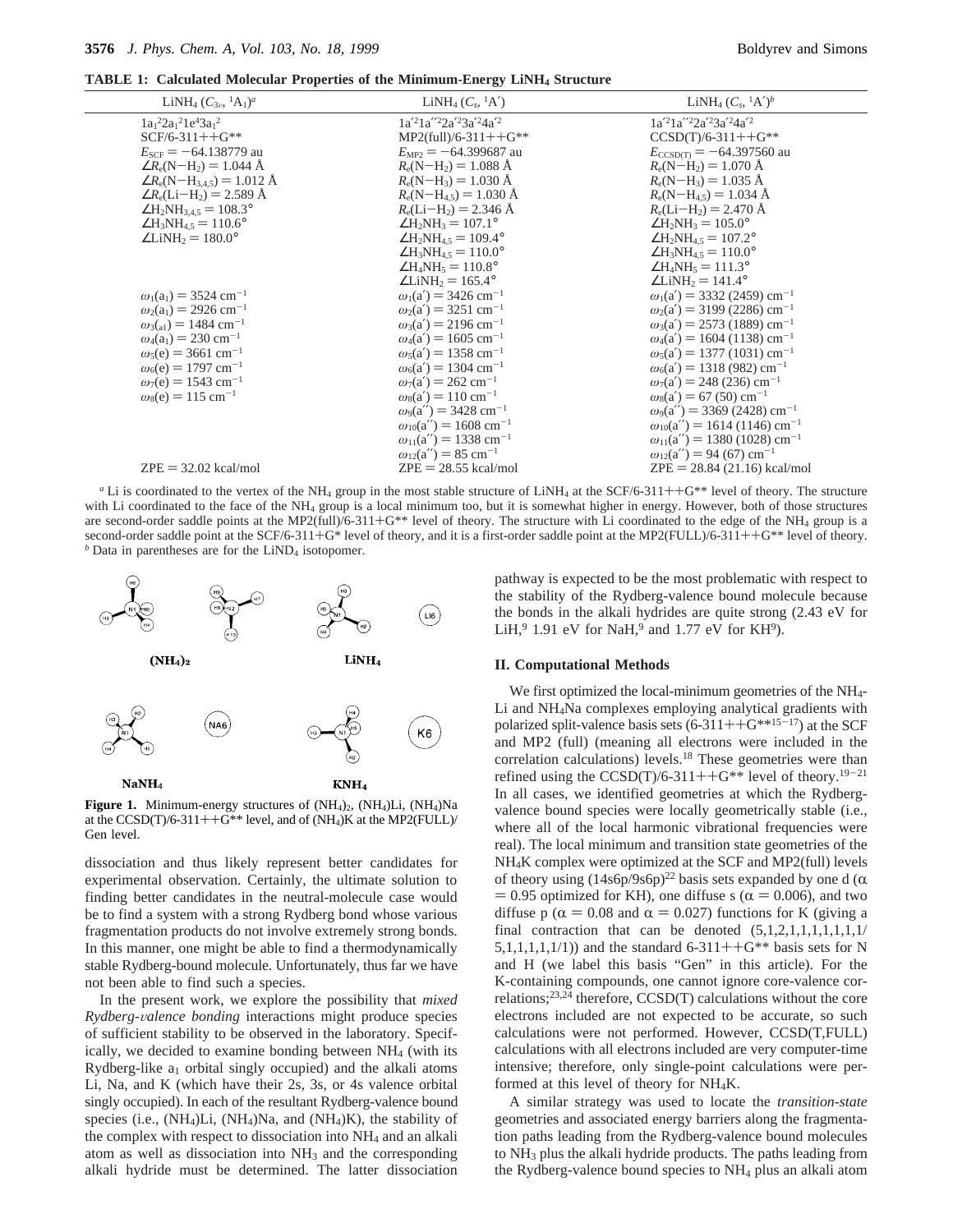**TABLE 2: Calculated Molecular Properties of the LiNH4 Transition State Structure***<sup>a</sup>*

| LiNH <sub>4</sub> $(C_{3n}, {}^{1}A_1)$      | LiNH <sub>4</sub> $(C_{3\nu}$ , <sup>1</sup> A <sub>1</sub> ) | LiNH <sub>4</sub> $(C_{3v}$ , <sup>1</sup> A <sub>1</sub> ) |
|----------------------------------------------|---------------------------------------------------------------|-------------------------------------------------------------|
| $1a_1{}^21e^42a_1{}^23a_1{}^2$               | $1a_1{}^21e^42a_1{}^23a_1{}^2$                                | $1a_1{}^21e^42a_1{}^23a_1{}^2$                              |
| $SCF/6-311++G**$                             | $MP2$ (full)/6-311++G**                                       | $CCSD(T)/6-311++G**$                                        |
| $E_{SCF}$ = -64.123405 au                    | $E_{\text{MP2}} = -64.396429$ au                              | $E_{\text{CCSD(T)}} = -64.393026$ au                        |
| $R_e(N-H_2) = 1.389 \text{ Å}$               | $R_e(N-H_2) = 1.313 \text{ Å}$                                | $R_e(N-H_2) = 1.323 \text{ Å}$                              |
| $R_e(N-H_{3.4.5}) = 1.007 \text{ Å}$         | $R_e(N-H_{3,4,5}) = 1.025 \text{ Å}$                          | $R_e(N-H_{3.4.5}) = 1.026 \text{ Å}$                        |
| $R_e(Li-H_2) = 2.063 \text{ Å}$              | $R_e(Li-H_2) = 2.034$ Å                                       | $R_e(Li-H_2) = 2.042$ Å                                     |
| $\angle H_2NH_{3,4.5}=108.8^\circ$           | $\angle H_2NH_{3.4.5} = 109.5^\circ$                          | $\angle H_2NH_{3.4.5}=109.7^\circ$                          |
| $\angle H_3NH_4$ <sub>5</sub> = 110.1°       | $\angle H_3NH_4$ s = 109.4°                                   | $\angle H_3NH_4$ s = 109.2°                                 |
| $\angle$ LiNH <sub>2</sub> = 180.0°          | $\angle$ LiNH <sub>2</sub> = 180.0°                           | $\angle$ LiNH <sub>2</sub> = 180.0°                         |
| $\omega_1(a_1) = 3594$ cm <sup>-1</sup>      | $\omega_1(a_1) = 3325$ cm <sup>-1</sup>                       | $\omega_1(a_1) = 3322$ (2366) cm <sup>-1</sup>              |
| $\omega_2(a_1) = 1246$ cm <sup>-1</sup>      | $\omega_2(a_1) = 1200$ cm <sup>-1</sup>                       | $\omega_2(a_1) = 1218(930)$ cm <sup>-1</sup>                |
| $\omega_3(a_1) = 354$ cm <sup>-1</sup>       | $\omega_3(a_1) = 347$ cm <sup>-1</sup>                        | $\omega_3(a_1) = 338(329)$ cm <sup>-1</sup>                 |
| $\omega_4(a_1) = 1866$ i cm <sup>-1</sup>    | $\omega_4(a_1) = 1352$ i cm <sup>-1</sup>                     | $\omega_4(a_1) = 1436$ i (1035 i) cm <sup>-1</sup>          |
| $\omega_5(e) = 3772$ cm <sup>-1</sup>        | $\omega_5(e) = 3533$ cm <sup>-1</sup>                         | $\omega_5(e) = 3512(2592)$ cm <sup>-1</sup>                 |
| $\omega_6(e) = 1756$ cm <sup>-1</sup>        | $\omega_6(e) = 1589$ cm <sup>-1</sup>                         | $\omega_6(e) = 1588(1151)$ cm <sup>-1</sup>                 |
| $\omega_7(e) = 963$ cm <sup>-1</sup>         | $\omega_7(e) = 949$ cm <sup>-1</sup>                          | $\omega_7(e) = 924(673)$ cm <sup>-1</sup>                   |
| $\omega_8(e) = 280$ cm <sup>-1</sup>         | $\omega_s(e) = 200 \text{ cm}^{-1}$                           | $\omega_8(e) = 166 (121) \text{ cm}^{-1}$                   |
| $ZPE = 26.78$ kcal/mol                       | $ZPE = 24.89$ kcal/mol                                        | $ZPE = 24.67 (18.15)$ kcal/mol                              |
| $h_{SCF}$ = 9.65 kcal/mol                    | $h_{\text{MP2}} = 2.04$ kcal/mol                              | $h_{\text{CCSD/T}} = 2.85 \text{ kcal/mol}$                 |
| $h_{\text{SCF+ZPE}} = 4.42 \text{ kcal/mol}$ | $h_{\text{MP2+ZPE}} = -1.62 \text{ kcal/mol}$                 | $h_{\text{CCSD(T)}+ZPE} = -1.32 (-0.16) \text{ kcal/mol}$   |

*a* Data in parentheses are for the LiND<sub>4</sub> isotopomer.

| NaNH <sub>4</sub> $(C_{3v}, {}^{1}A_{1})^{a}$                                                                                                                                                                                                                                                                                                                                                                                                               | NaNH <sub>4</sub> $(C_{3\nu}$ , <sup>1</sup> A <sub>1</sub> )                                                                                                                                                                                                                                                                                                                                                                                                                                                                                                                                                                                                    | NaNH <sub>4</sub> $(C_{3v}, {}^{1}A_1)$                                                                                                                                                                                                                                                                                                                                                                                                                                                                                                                                                                                                                                                                                                   |
|-------------------------------------------------------------------------------------------------------------------------------------------------------------------------------------------------------------------------------------------------------------------------------------------------------------------------------------------------------------------------------------------------------------------------------------------------------------|------------------------------------------------------------------------------------------------------------------------------------------------------------------------------------------------------------------------------------------------------------------------------------------------------------------------------------------------------------------------------------------------------------------------------------------------------------------------------------------------------------------------------------------------------------------------------------------------------------------------------------------------------------------|-------------------------------------------------------------------------------------------------------------------------------------------------------------------------------------------------------------------------------------------------------------------------------------------------------------------------------------------------------------------------------------------------------------------------------------------------------------------------------------------------------------------------------------------------------------------------------------------------------------------------------------------------------------------------------------------------------------------------------------------|
| $1a_1^22a_1^21e^43a_1^2$<br>$SCF/6-311++G**$<br>$E_{SCF} = -218.550367$ au<br>$R_e(N-H_2) = 1.017 \text{ Å}$<br>$R_e(N-H_{3,4,5}) = 1.018 \text{ Å}$<br>$R_e(\text{Na}-\text{H}_{3,4.5}) = 3.400 \text{ Å}$<br>$R_e(Na-N) = 3.645 \text{ Å}$<br>$\angle H_2NH_{3,4.5} = 111.8^\circ$<br>$\angle H_3NH_{4.5} = 107.0^\circ$<br>$\omega_1(a_1) = 3584$ cm <sup>-1</sup><br>$\omega_2(a_1) = 3417$ cm <sup>-1</sup><br>$\omega_3(a_1) = 1561$ cm <sup>-1</sup> | $1a^22a^23a^24a^25a^2$<br>$MP2$ (full)/6-311++G**<br>$E_{MP2} = -218.928910$ au<br>$R_e(N-H_2) = 1.045$ Å<br>$R_e(N-H_3) = 1.036 \text{ Å}$<br>$R_e(N-H_4) = 1.033 \text{ Å}$<br>$R_e(N-H_5) = 1.046$ Å<br>$R_e(\text{Na}-\text{H}_2) = 2.948 \text{ Å}$<br>$R_e(Na-H_5) = 2.947 \text{ Å}$<br>$\angle H_2NH_3 = 111.2^\circ$<br>$\angle H_2NH_4 = 108.8^\circ$<br>$\angle H_2NH_5 = 104.7^\circ$<br>$\angle H_3NH_4 = 111.8^\circ$<br>$\angle H_3NH_5 = 111.2^\circ$<br>$\angle H_4NH_5 = 108.8^\circ$<br>$\angle$ NaNH <sub>2</sub> = 109.7°<br>$\omega_1 = 3358$ cm <sup>-1</sup><br>$\omega_2$ = 3257 cm <sup>-1</sup><br>$\omega_3 = 3034$ cm <sup>-1</sup> | 1a <sup>2</sup> 2a <sup>2</sup> 3a <sup>2</sup> 4a <sup>2</sup> 5a <sup>2</sup><br>$CCSD(T)/6-311++G**$<br>$E_{CCSD(T)} = -218.807012$ au<br>$R_e(N-H_2) = 1.048$ Å<br>$R_e(N-H_3) = 1.037 \text{ Å}$<br>$R_e(N-H_4) = 1.037 \text{ Å}$<br>$R_e(N-H_5) = 1.047 \text{ Å}$<br>$R_e(Na-H_2) = 2.991 \text{ Å}$<br>$R_e(Na-H_5) = 2.992 \text{ Å}$<br>$\angle H_2NH_3 = 110.0^\circ$<br>$\angle H_2NH_4 = 109.8^\circ$<br>$\angle H_2NH_5 = 105.3^\circ$<br>$\angle H_3NH_4 = 111.3^\circ$<br>$\angle H_3NH_5 = 110.4^\circ$<br>$\angle H_4NH_5 = 109.9^\circ$<br>$\angle$ NaNH <sub>2</sub> = 111.2°<br>$\omega_1$ = 3311 (2446) cm <sup>-1</sup><br>$\omega_2$ = 3221 (2360) cm <sup>-1</sup><br>$\omega_3$ = 3020 (2216) cm <sup>-1</sup> |
| $\omega_4(a_1) = 137$ cm <sup>-1</sup><br>$\omega_5(e) = 3508$ cm <sup>-1</sup><br>$\omega_6(e) = 1797$ cm <sup>-1</sup><br>$\omega_7(e) = 1520 \text{ cm}^{-1}$                                                                                                                                                                                                                                                                                            | $\omega_4 = 3026$ cm <sup>-1</sup><br>$\omega_5 = 1620 \text{ cm}^{-1}$<br>$\omega_6 = 1607$ cm <sup>-1</sup><br>$\omega_7 = 1390 \text{ cm}^{-1}$                                                                                                                                                                                                                                                                                                                                                                                                                                                                                                               | $\omega_4$ = 2994 (2152) cm <sup>-1</sup><br>$\omega_5 = 1614 (1142) \text{ cm}^{-1}$<br>$\omega_6$ = 1603 (1134) cm <sup>-1</sup><br>$\omega_7$ = 1386 (1036) cm <sup>-1</sup>                                                                                                                                                                                                                                                                                                                                                                                                                                                                                                                                                           |
| $\omega_8(e) = 91$ cm <sup>-1</sup><br>$ZPE = 32.21$ kcal/mol                                                                                                                                                                                                                                                                                                                                                                                               | $\omega_s = 1372$ cm <sup>-1</sup><br>$\omega_9 = 1327$ cm <sup>-1</sup><br>$\omega_{10} = 152$ cm <sup>-1</sup><br>$\omega_{11} = 78$ cm <sup>-1</sup><br>$\omega_{12} = 27$ cm <sup>-1</sup><br>$ZPE = 28.95$ kcal/mol                                                                                                                                                                                                                                                                                                                                                                                                                                         | $\omega_8$ = 1376 (1031) cm <sup>-1</sup><br>$\omega_9 = 1334 (997) \text{ cm}^{-1}$<br>$\omega_{10}$ = 141 (133) cm <sup>-1</sup><br>$\omega_{11}$ = 120 (85) cm <sup>-1</sup><br>$\omega_{12}$ = 65 (46) cm <sup>-1</sup><br>$ZPE = 28.85 (21.13)$ kcal/mol                                                                                                                                                                                                                                                                                                                                                                                                                                                                             |

*a* Na is coordinated to the face of the NH<sub>4</sub> group in the most stable structure of NaNH<sub>4</sub> at the SCF/6-311++G<sup>\*\*</sup> level of theory. The structure the NH<sub>4</sub> or and the NH<sub>4</sub> group is a local minimum too but it is somewha with Na coordinated to the vertex of the NH<sub>4</sub> group is a local minimum too, but it is somewhat higher in energy. However, both of those structures are second-order saddle points at the MP2(FULL)/6-311+G<sup>\*\*</sup> level of theory. The structure with Na coordinated to the edge of the NH<sub>4</sub> group is a first-order saddle point at the both SCF/6-311++G\*\* and MP2(FULL)/6-311++G\*\* levels of theory. *<sup>b</sup>* Data in parentheses are for the NaND4 isotopomer.

have no barriers above their reaction endothermicity. The harmonic vibrational frequencies at the CCSD(T)/6-311++G\*\* level of theory were calculated numerically. Single-point energy calculations at the  $CCSD(T)/6-311++G(2df,2pd)$  level of theory for NH4Li, NH4Na and at the CCSD(T,FULL)/Gen level of theory for NH4K were carried out at the local-minimum and at the barrier geometries obtained at the  $CCSD(T)/6-311++G^{**}$ (NH4Li and NH4Na) level and MP2(FULL)/Gen (NH4K) level, respectively. The fundamental vibrational frequencies, vibrational normal coordinates, and zero-point energies (ZPE) were calculated by standard FG matrix methods, and all of these calculations were carried out with the Gaussian 94 program.25

# **III. Results and Discussion**

In Tables 1, 3, and 5, we present our SCF, MP2, and CCSD- (T) level findings (geometries, local harmonic frequencies) on the minimum-energy structures of (NH4)Li, (NH4)Na, and (NH4)K, respectively. In Tables 2, 4, and 6, analogous information is given for the transition-state structures that connect to the NH3 plus alkali hydride products. It is our feeling that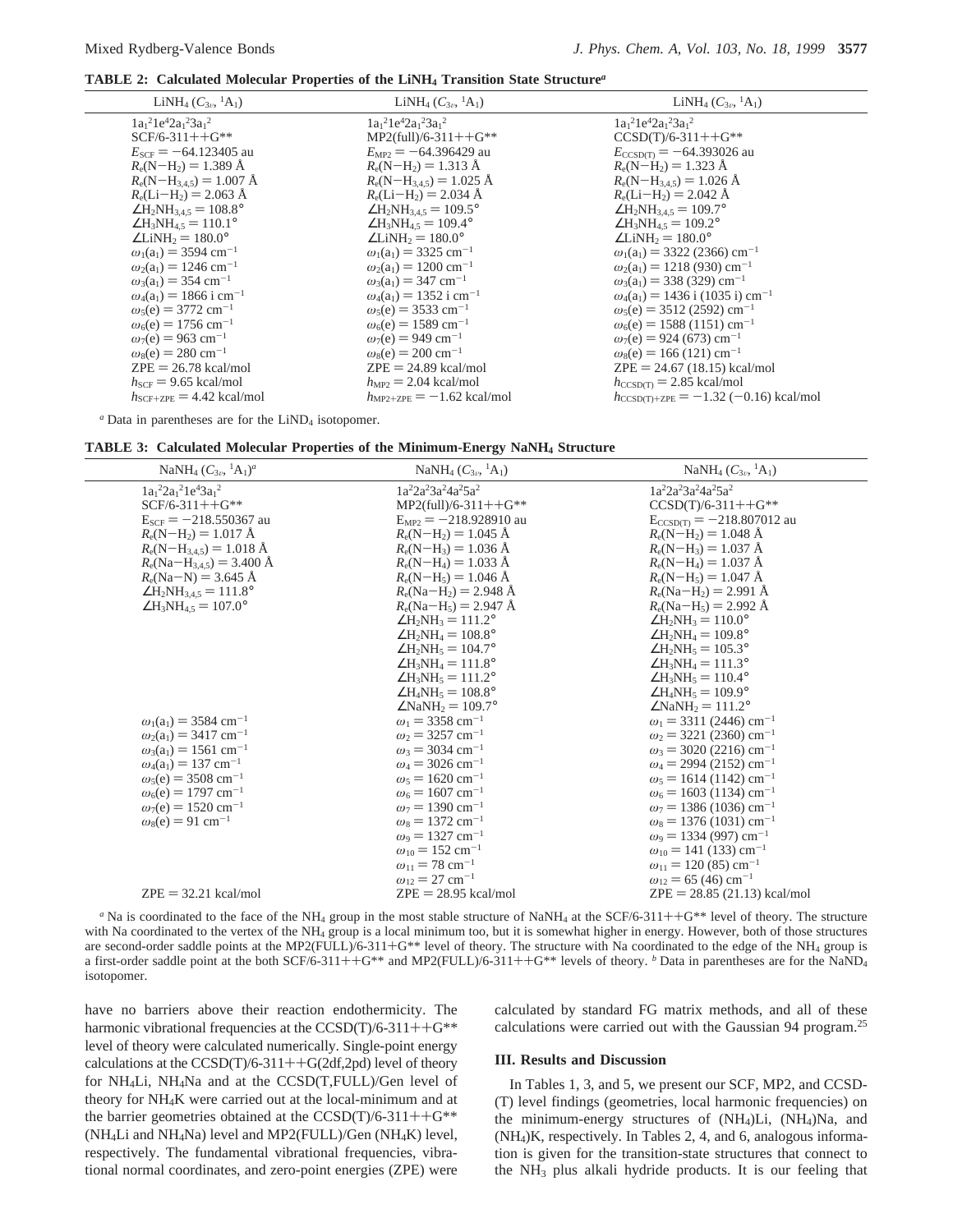**TABLE 4: Calculated Molecular Properties of the NaNH4 Transition State Structure***<sup>a</sup>*

| NaNH <sub>4</sub> $(C_{3v}, {}^{1}A_1)$      | NaNH <sub>4</sub> $(C_{3\nu}$ , <sup>1</sup> A <sub>1</sub> ) | NaNH <sub>4</sub> $(C_{3\nu}$ , <sup>1</sup> A <sub>1</sub> ) |
|----------------------------------------------|---------------------------------------------------------------|---------------------------------------------------------------|
| $1a_1{}^21e^42a_1{}^23a_1{}^2$               | $1a_1{}^21e^42a_1{}^23a_1{}^2$                                | $1a_1^21e^42a_1^23a_1^2$                                      |
| $SCF/6-311++G**$                             | $MP2$ (full)/6-311++G**                                       | $CCSD(T)/6-311++G**$                                          |
| $E_{SCF}$ = -218.527755 au                   | $E_{MP2} = -218.920875$ au                                    | $E_{\text{CCSD(T)}} = -218.797710$ au                         |
| $R_e(N-H_2) = 1.453 \text{ Å}$               | $R_e(N-H_2) = 1.391 \text{ Å}$                                | $R_e(N-H_2) = 1.377 \text{ Å}$                                |
| $R_e(N-H_{3,4,5}) = 1.005$ Å                 | $R_e(N-H_{3.4.5}) = 1.024$ Å                                  | $R_e(N-H_{3.4.5}) = 1.025 \text{ Å}$                          |
| $R_e(Na-H_2) = 2.268 \text{ Å}$              | $R_e(Na-H_2) = 2.215 \text{ Å}$                               | $R_e(Na-H_2) = 2.276 \text{ Å}$                               |
| $\angle H_2NH_{3.4.5} = 108.8^\circ$         | $\angle H_2NH_{3,4.5} = 109.7^\circ$                          | $\angle H_2NH_{3,4.5}=109.9^\circ$                            |
| $\angle H_3NH_4$ s = 110.1°                  | $\angle H_3NH_4$ <sub>5</sub> = 109.3°                        | $\angle H_3NH_4$ s = 109.0°                                   |
| $\angle$ NaNH <sub>2</sub> = 180.0°          | $\angle$ NaNH <sub>2</sub> = 180.0°                           | $\angle$ NaNH <sub>2</sub> = 180.0°                           |
| $\omega_1(a_1) = 3602$ cm <sup>-1</sup>      | $\omega_1(a_1) = 3342$ cm <sup>-1</sup>                       | $\omega_1(a_1) = 3328 (2370) \text{ cm}^{-1}$                 |
| $\omega_2(a_1) = 1210 \text{ cm}^{-1}$       | $\omega_2(a_1) = 1163$ cm <sup>-1</sup>                       | $\omega_2(a_1) = 1194 (910)$ cm <sup>-1</sup>                 |
| $\omega_3(a_1) = 252$ cm <sup>-1</sup>       | $\omega_3(a_1) = 244$ cm <sup>-1</sup>                        | $\omega_3(a_1) = 222$ (210) cm <sup>-1</sup>                  |
| $\omega_4(a_1) = 1756$ i cm <sup>-1</sup>    | $\omega_4(a_1) = 1269$ i cm <sup>-1</sup>                     | $\omega_4(a_1) = 1434$ i (1037 i) cm <sup>-1</sup>            |
| $\omega_5(e) = 3781$ cm <sup>-1</sup>        | $\omega_5(e) = 3551$ cm <sup>-1</sup>                         | $\omega_5(e) = 3518(2597)$ cm <sup>-1</sup>                   |
| $\omega_6(e) = 1757$ cm <sup>-1</sup>        | $\omega_6(e) = 1588$ cm <sup>-1</sup>                         | $\omega_6(e) = 1588(1151)$ cm <sup>-1</sup>                   |
| $\omega_7(e) = 840 \text{ cm}^{-1}$          | $\omega_7(e) = 808$ cm <sup>-1</sup>                          | $\omega_7(e) = 806(587)$ cm <sup>-1</sup>                     |
| $\omega_8(e) = 238$ cm <sup>-1</sup>         | $\omega_8(e) = 175$ cm <sup>-1</sup>                          | $\omega_8(e) = 133(95)$ cm <sup>-1</sup>                      |
| $ZPE = 26.17$ kcal/mol                       | $ZPE = 24.29$ kcal/mol                                        | $ZPE = 24.07 (17.66)$ kcal/mol                                |
| $h_{SCF}$ = 14.19 kcal/mol                   | $h_{\text{MP2}} = 5.04$ kcal/mol                              | $h_{\text{CCSD(T)}} = 5.84 \text{ kcal/mol}$                  |
| $h_{\text{SCF+ZPE}} = 8.15 \text{ kcal/mol}$ | $h_{\text{MP2+ZPE}} = 0.38 \text{ kcal/mol}$                  | $h_{\text{CCSD(T)}+ZPE}$ = 1.05 (2.37) kcal/mol               |
|                                              |                                                               |                                                               |

*a* Data in parentheses are for the NaND<sub>4</sub> isotopomer.

|  |  |  |  |  | TABLE 5: Calculated Molecular Properties of the Minimum-Energy KNH4 Structure |  |  |
|--|--|--|--|--|-------------------------------------------------------------------------------|--|--|
|--|--|--|--|--|-------------------------------------------------------------------------------|--|--|

| KNH <sub>4</sub> $(C_{3\nu}$ , <sup>1</sup> A <sub>1</sub> $)$ <sup>a</sup>                                                                                                                                                                                                                                                                                                                                                                                                                                                                                                                                                                                       | KNH <sub>4</sub> $(C_{3\nu}, {}^{1}A_1)^{a,b}$                                                                                                                                                                                                                                                                                                                                                                                                                                                                                                                                                                                                                                                                                         | $KNH_4(C_{3\nu}, {}^1A_1)$                                                     |
|-------------------------------------------------------------------------------------------------------------------------------------------------------------------------------------------------------------------------------------------------------------------------------------------------------------------------------------------------------------------------------------------------------------------------------------------------------------------------------------------------------------------------------------------------------------------------------------------------------------------------------------------------------------------|----------------------------------------------------------------------------------------------------------------------------------------------------------------------------------------------------------------------------------------------------------------------------------------------------------------------------------------------------------------------------------------------------------------------------------------------------------------------------------------------------------------------------------------------------------------------------------------------------------------------------------------------------------------------------------------------------------------------------------------|--------------------------------------------------------------------------------|
| $1a_1^22a_1^21e^43a_1^2$<br>SCF/Gen<br>$E_{SCF}$ = -655.854889 au<br>$R_e(N-H_3) = 1.017 \text{ Å}$<br>$R_e(N-H_{2,4.5}) = 1.019 \text{ Å}$<br>$R_e(K-H_{2.4.5}) = 3.869 \text{ Å}$<br>$R_e(K-N) = 4.121 \text{ Å}$<br>$\angle H_{2.45}NH_3 = 111.3^\circ$<br>$\angle H_2NH_4$ s = 107.6°<br>$\omega_1(a_1) = 3564$ cm <sup>-1</sup><br>$\omega_2(a_1) = 3397$ cm <sup>-1</sup><br>$\omega_3(a_1) = 1550$ cm <sup>-1</sup><br>$\omega_4(a_1) = 106$ cm <sup>-1</sup><br>$\omega_5(e) = 3487$ cm <sup>-1</sup><br>$\omega_6(e) = 1796$ cm <sup>-1</sup><br>$\omega_7(e) = 1516$ cm <sup>-1</sup><br>$\omega_s(e) = 103$ cm <sup>-1</sup><br>$ZPE = 32.05$ kcal/mol | $1a_1^22a_1^21e^43a_1^2$<br>$MP2$ (full)/Gen<br>$E_{MP2}$ = -656.379316 au<br>$R_e(N-H_{2.45}) = 1.042 \text{ Å}$<br>$R_e(N-H_3) = 1.040 \text{ Å}$<br>$R_e(K-H_{2.45}) = 3.533 \text{ Å}$<br>$R_e(K-N) = 3.780 \text{ Å}$<br>$\angle H_{2.4.5}NH_3 = 111.5^\circ$<br>$\angle H_2NH_{34} = 107.4^\circ$<br>$\omega_1(a_1) = 3239 (2392)$ cm <sup>-1</sup><br>$\omega_2(a_1) = 3053(2160)$ cm <sup>-1</sup><br>$\omega_3(a_1) = 1384$ (1035) cm <sup>-1</sup><br>$\omega_4(a_1) = 114 (107) \text{ cm}^{-1}$<br>$\omega_5(e) = 3146(2326)$ cm <sup>-1</sup><br>$\omega_6(e) = 1588 (1124) \text{ cm}^{-1}$<br>$\omega_7(e) = 1343$ (1004) cm <sup>-1</sup><br>$\omega_s(e) = 41(29)$ cm <sup>-1</sup><br>$ZPE = 28.63 (20.96)$ kcal/mol | $1a_1^22a_1^21e^43a_1^2$<br>CCSD(T,FULL)/Gen<br>$E_{CCSD(T)} = -656.418842$ au |
|                                                                                                                                                                                                                                                                                                                                                                                                                                                                                                                                                                                                                                                                   |                                                                                                                                                                                                                                                                                                                                                                                                                                                                                                                                                                                                                                                                                                                                        |                                                                                |

*<sup>a</sup>* K is coordinated to the face of the NH4 group in the most stable structure of KNH4 at the SCF/Gen and MP2(FULL)/Gen levels of theory. The structure with K coordinated to the vertex of the NH4 group is a second-order saddle point at both levels of theory. The structure with K coordinated to the edge of the NH<sub>4</sub> group is a first-order saddle point at both SCF/Gen and MP2(FULL)/Gen levels of theory. <sup>*b*</sup> Data in parentheses are for the KND4 isotopomer.

providing data at various levels of theory is important in this case because (a) these are new species that have not yet been experimentally confirmed so it is important to offer considerable detail to characterize them, and (b) because the local-minimum to transition state energy differences are small enough to make it important to demonstrate that the findings are not likely artifacts of the particular methods used. One can see that geometries and even symmetries of the minima structures are quite different at the SCF level of theory compare to those at the MP2(FULL) and CCSD(T) level of theories, while they are very close at the MP2(FULL) and CCSD(T) level of theories.

**A. Equilibrium Structures.** Figure 1 shows the equilibrium structures of all three species in a manner that makes it clear their nuclear frameworks consist of an essentially intact  $(NH_4^+)$ moiety and an alkali atom. Further structural details are given in Tables 1, 2, and 5 where one can note that the N-H bond lengths and vibrational frequencies are close to those in  $NH_4$ <sup>+</sup> (of course, there are also three low-frequency vibrations in the complexes that do not occur in  $NH_4^+$ ). The minimum-energy geometries of the three species do not all possess the same symmetries (i.e., the alkali atom seems to be coordinated most

closely to  $1, 2$ , or  $3 N-H$  bonds in the three different structures), although the two low-frequency "bending" modes, which cause the  $NH_4$ <sup>+</sup> group to rotate about the alkali-N interatomic axis, are so soft as to render the energy differences associated with these internal geometry differences very small.

The fact that all vibrational frequencies given in Tables 1, 3, and 5 are real shows that the  $(NH<sub>4</sub>)M (M = Li, Na, K)$  species are indeed local minima on their respective energy surfaces. The observation that all N-H bond lengths are nearly identical  $\frac{(ca. 1.03-1.05 \text{ Å})}{(ca. 1.03-1.05 \text{ Å})}$  and are close to the bond length in NH<sub>4</sub><sup>+</sup> supports our picture of bonding between an alkali atom and an intact Rydberg (NH4) molecule.

**B. Thermochemistry and Bond Strengths.** In Table 7 are summarized our CCSD(T) level findings for the Rydbergvalence bond strengths for (NH<sub>4</sub>)Li, (NH<sub>4</sub>)Na, and (NH<sub>4</sub>)K dissociating into NH4 plus an alkali atom as well as the energy released when the complex fragments into  $NH<sub>3</sub> + LiH/NaH/$ KH. The predicted strengths of the Rydberg-valence bonds range from 9 to 16 kcal/mol, which are similar to what we obtained for the  $(NH_4)_2$  case (9.1 kcal/mol). In contrast to the  $(NH_4)_2$ case, the energy release when the  $(NH<sub>4</sub>)M$  dissociates to  $NH<sub>3</sub>$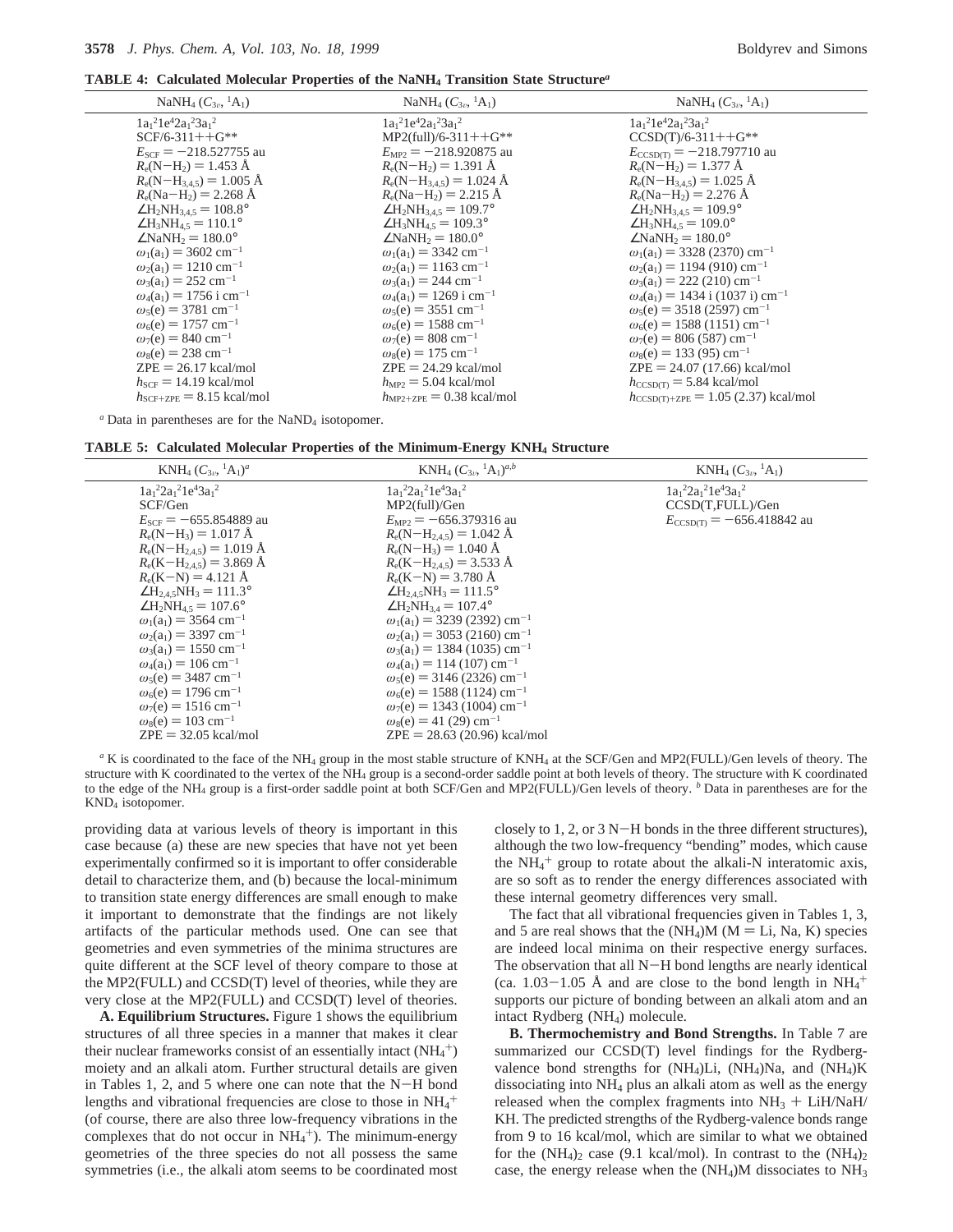**TABLE 6: Calculated Molecular Properties of the KNH4 Transition State Structure***<sup>a</sup>*

| $KNH_4(C_{3\nu}, {}^1A_1)$                    | $KNH_4(C_{3\nu}, {}^1A_1)$                        | $KNH_4(C_{3v}, {}^1A_1)$                                      |
|-----------------------------------------------|---------------------------------------------------|---------------------------------------------------------------|
| $1a_1{}^21e^42a_1{}^23a_1{}^2$                | $1a_1^21e^42a_1^23a_1^2$                          | $1a_1{}^21e^42a_1{}^23a_1{}^2$                                |
| SCF/Gen                                       | MP2(full)/Gen                                     | CCSD(T,FULL)/Gen                                              |
| $E_{SCF}$ = -655.824499 au                    | $E_{MP2} = -656.364367$ au                        | $E_{\text{CCSD(T. FULL)}} = -656.404439$ au                   |
| $R_e(N-H_2) = 1.493 \text{ Å}$                | $R_e(N-H_2) = 1.465$ Å                            |                                                               |
| $R_e(N-H_{3.4.5}) = 1.006$ Å                  | $R_e(N-H_{3.4.5}) = 1.025 \text{ Å}$              |                                                               |
| $R_e(K-H_2) = 2.748 \text{ Å}$                | $R_e(K-H_2) = 2.612 \text{ Å}$                    |                                                               |
| $\angle H_2NH_{3.4.5}=108.7^\circ$            | $\angle H_2NH_{3,4.5} = 110.0^\circ$              |                                                               |
| $\angle H_3NH_{4.5} = 110.2^\circ$            | $\angle H_3NH_{4.5} = 109.0^\circ$                |                                                               |
| $\angle$ KNH <sub>2</sub> = 180.0°            | $\angle$ KNH <sub>2</sub> = 180.0°                |                                                               |
| $\omega_1(a_1) = 3587$ cm <sup>-1</sup>       | $\omega_1(a_1) = 3327 (2369)$ cm <sup>-1</sup>    |                                                               |
| $\omega_2(a_1) = 1185$ cm <sup>-1</sup>       | $\omega_2(a_1) = 1137(865)$ cm <sup>-1</sup>      |                                                               |
| $\omega_3(a_1) = 179$ cm <sup>-1</sup>        | $\omega_3(a_1) = 187 (175) \text{ cm}^{-1}$       |                                                               |
| $\omega_4(a_1) = 1780$ i cm <sup>-1</sup>     | $\omega_4(a_1) = 1137$ i (825 i) cm <sup>-1</sup> |                                                               |
| $\omega_5(e) = 3773$ cm <sup>-1</sup>         | $\omega_5(e) = 3544 (2616)$ cm <sup>-1</sup>      |                                                               |
| $\omega_6(e) = 1753$ cm <sup>-1</sup>         | $\omega_6(e) = 1580 (1146) \text{ cm}^{-1}$       |                                                               |
| $\omega_7(e) = 740$ cm <sup>-1</sup>          | $\omega_7(e)$ = 665 (485) cm <sup>-1</sup>        |                                                               |
| $\omega_8(e) = 233$ cm <sup>-1</sup>          | $\omega_8(e) = 111(79)$ cm <sup>-1</sup>          |                                                               |
| $ZPE = 25.66$ kcal/mol                        | $ZPE = 23.52$ (17.24) kcal/mol                    |                                                               |
| $h_{SCF}$ = 19.07 kcal/mol                    | $h_{\text{MP2}} = 9.38 \text{ kcal/mol}$          | $h_{\text{CCSD(T, FULL)}} = 9.04 \text{ kcal/mol}$            |
| $h_{\text{SCF+ZPE}} = 12.68 \text{ kcal/mol}$ | $h_{MP2+ZPE}$ = 4.27 (5.67) kcal/mol              | $h_{\text{CCSD(T, FULL)+ZPE}} = 3.93 (5.32) \text{ kcal/mol}$ |
|                                               |                                                   |                                                               |

*a* Data in parentheses are for the KND<sub>4</sub> isotopomer.

**TABLE 7: Calculated Dissociation Energies and Dissociation Barriers of LiNH4, NaNH4, and KNH4**

| reaction                        | $\Delta E$ (kcal/mol) | $\Delta E + \text{ZPE}$ (kcal/mol) |
|---------------------------------|-----------------------|------------------------------------|
| $LiNH4\rightarrow TS$           | $2.85^{a}$            | $-1.32^{a}$                        |
| $LiNH_4 \rightarrow Li + NH_4$  | $+16.71^a$            | $+15.86^{a,b}$                     |
| $LiNH_4 \rightarrow LiH + NH_3$ | $-37.09^a$            | $-42.27^{a,b}$                     |
| $NaNH4\rightarrow TS$           | 5.84 <sup>a</sup>     | $1.05^a$                           |
| $NaNH_4 \rightarrow Na + NH_4$  | $+13.74^{\circ}$      | $+12.88^{a,b}$                     |
| $NaNH_4 \rightarrow NaH + NH_3$ | $-27.79^a$            | $-33.35^{a,b}$                     |
| $KNH_4 \rightarrow TS$          | $+9.04c$              | $+3.93^{c,d}$                      |
| $KNH_4 \rightarrow K + NH_4$    | $+9.86c$              | $+9.23^{c,d}$                      |
| $KNH_4 \rightarrow KH + NH_3$   | $-18.99c$             | $-24.65^{c,d}$                     |
|                                 |                       |                                    |

*<sup>a</sup>* At the CCSD(T)/6-311++G(2df,2pd)/CCSD(T)/6-311++G\*\* level of theory. <sup>*b*</sup> ZPE at the CCSD(T)/6-311++G<sup>\*\*</sup> level of theory. <sup>*c*</sup> At the CCSD(T,FULL)/Gen/MP2(FULL)/Gen level of theory. *<sup>d</sup>* ZPE at the MP2(FULL)/Gen level of theory.

plus an alkali hydride is considerably smaller (ranging from 24 to 42 kcal/mol) than when  $(NH_4)$  dissociates into  $NH_3 + H_2$ (87 kcal/mol), as we expected. The reduced exothermicity of the lowest-energy dissociation path compared to the  $(NH<sub>4</sub>)<sub>2</sub>$  case suggests that the (NH4)M species should have higher barriers to this dissociation and thus increased stability, which indeed is born out as we expected.

**C. Barriers to Fragmentation and Stability of Rydbergvalence Bound Species.** As Table 7 also shows, the barriers to dissociation into  $NH<sub>3</sub> + MH$  in our Rydberg-valence species are comparable to or higher than the  $2-3$  kcal/mol (without zero-point energy correction) found for (NH<sub>4</sub>)<sub>2</sub>, but are still quite small. The largest barrier occurs for  $(NH<sub>4</sub>)K$  and is only 9.04 kcal/mol; those for the Li and Na complexes are 2.85 and 5.84 kcal/mol, respectively. However, when zero-point energies are included, the total energy of Li(NH4) at its equilibrium geometry is predicted to lie above the energy of the corresponding transition state. In contrast,  $Na(NH_4)$ ,  $Na(ND_4)$ ,  $K(NH_4)$  and  $K(ND<sub>4</sub>)$  are predicted to lie below their transition states by 1.05, 2.37, 3.93 and 5.32 kcal/mol, respectively.

**D. Nature of the Rydberg-Valence Bonding Molecular Orbital.** In Figure 2, we show contour representations of the Rydberg-valence bonding orbital<sup>26</sup> for the  $(NH_4)_2$  that we examined in our earlier work as well as for (NH4)Li, (NH4)Na, and (NH4)K. These orbitals clearly display (a) large density in the region between the two fragment moieties as well as (b) nodal surfaces and secondary densities that reflect that require-



**Figure 2.** Highest occupied molecular orbitals in  $(NH_4)$ <sub>2</sub>,  $(NH_4)$ Li,  $(NH_4)Na$ , and  $(NH_4)K$ .

ment that this bonding orbital be orthogonal to all of the occupied valence orbitals of the (NH4) and alkali atoms. The covalent yet not highly polar nature of the bonding causes these orbitals to not be strongly spatially polarized toward the (NH4) or toward the alkali species. The energies required to remove an electron from one of these bonding Rydberg-valence orbitals, as computed using the outer valence Green function method, $27-31$ are 3.7, 4.5, 4.4, and 3.9 eV (all using  $6-311++G(2df,2pd)$  basis sets, except (NH4)K, where Gen basis sets were used), respectively, for  $(NH_4)_2$ ,  $(NH_4)Li$ ,  $(NH_4)Na$ , and  $(NH_4)K$ .

#### **IV. Summary**

The bonding between (NH4) and three alkali atoms (Li, Na, and K) has been examined using ab initio methods that include flexible and diffuse atomic orbital basis sets and that treat electron correlation. Our findings suggest that (NH4)Na and (NH4)K may be energetically stable enough (i.e., to have large enough barriers to fragmentation to (NH4) plus the alkali hydride) to be detected experimentally if they can be formed, but (NH4)Li has such a small barrier that it likely will be impossible or much more difficult to observe. Because, as